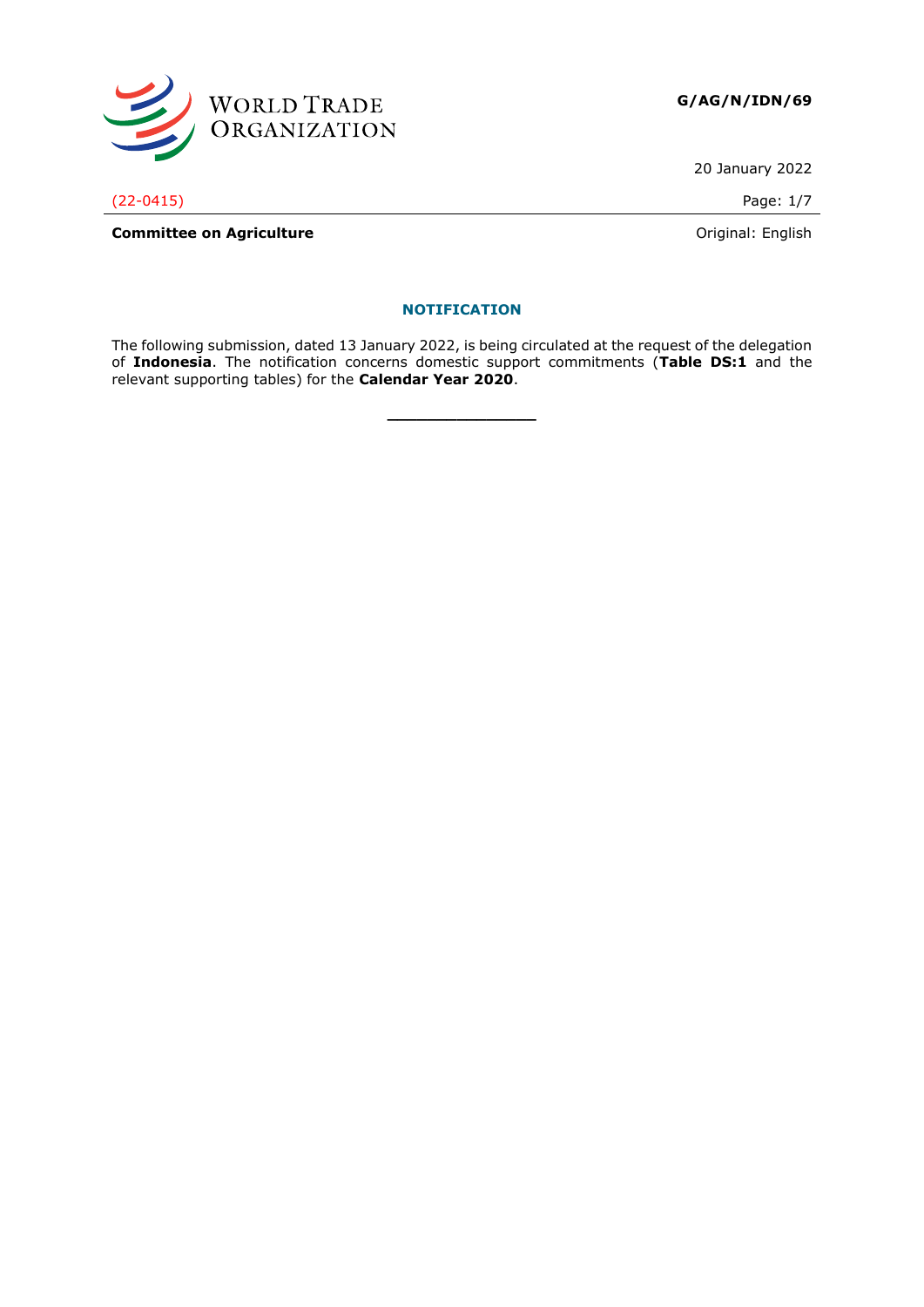## **Table DS:1**

#### **DOMESTIC SUPPORT: INDONESIA**

## REPORTING PERIOD: CALENDAR YEAR 2020

# *Current Total Aggregate Measurement of Support*

| <b>Total AMS commitment level</b>             | Currency                                           | <b>Current Total AMS</b>                       |  |  |
|-----------------------------------------------|----------------------------------------------------|------------------------------------------------|--|--|
| . IV of the Schedule) .<br>(from<br>Costion I | I of Part IV of the Schedule)<br>(from-<br>iection | Supporting Tables)<br>from)<br>n o d<br>attach |  |  |
|                                               |                                                    |                                                |  |  |
|                                               |                                                    |                                                |  |  |

- 2 -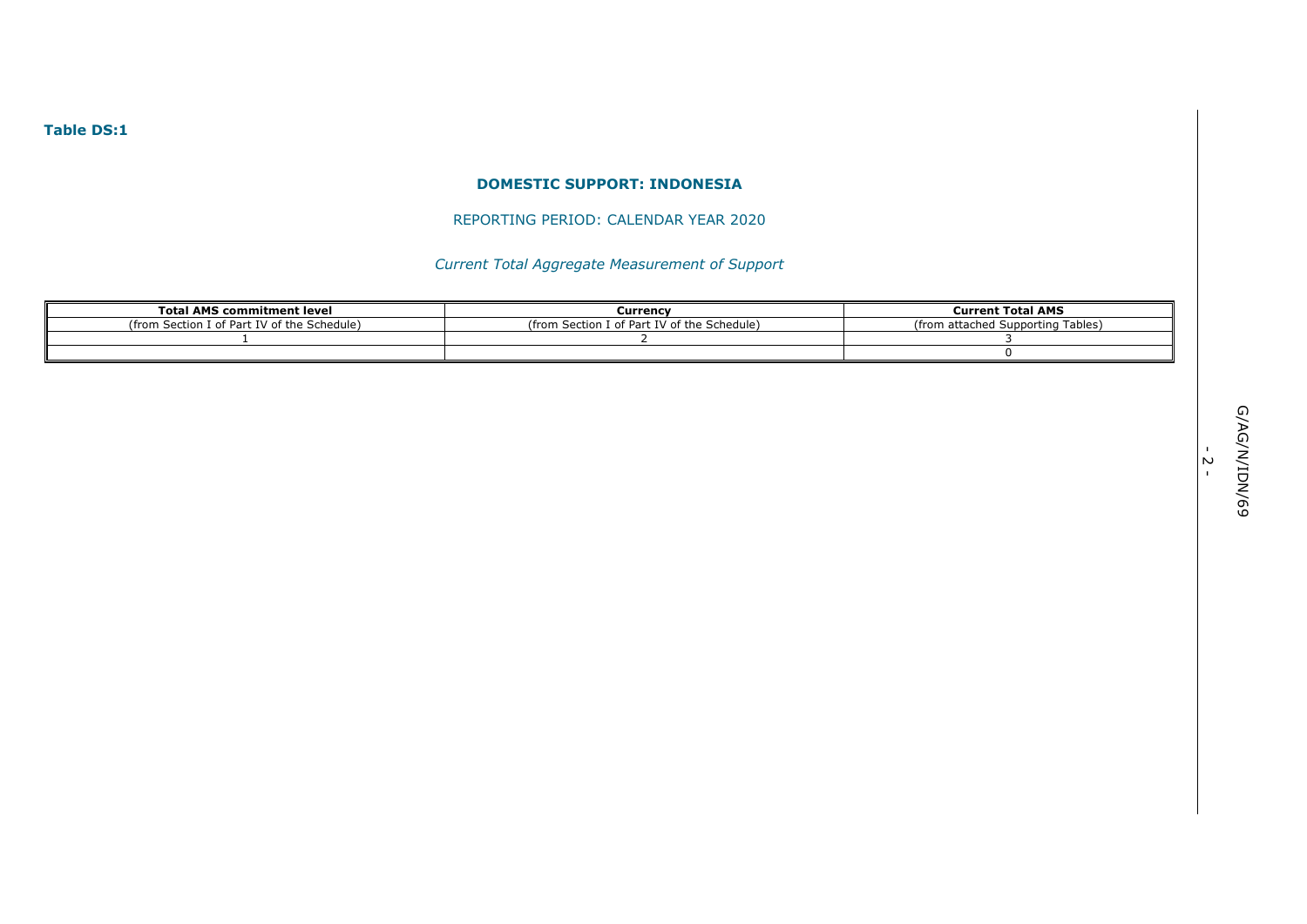#### **DOMESTIC SUPPORT: INDONESIA**

#### REPORTING PERIOD: CALENDAR YEAR 2020

# *Measures exempt from the reduction commitment - "Green Box"*

| <b>Measure Type</b>                               | Name and description of measure with reference to criteria in<br>Annex 2                              | <b>Monetary value</b> | <b>Data Sources</b>                                                                                | <b>Note</b> |  |
|---------------------------------------------------|-------------------------------------------------------------------------------------------------------|-----------------------|----------------------------------------------------------------------------------------------------|-------------|--|
|                                                   |                                                                                                       | IDR, million          |                                                                                                    |             |  |
|                                                   | 2                                                                                                     | 3                     | 4                                                                                                  |             |  |
| 2. General Services                               |                                                                                                       |                       |                                                                                                    |             |  |
| 2 (a). Research                                   | Research of agricultural commodities                                                                  | 67,349                | MoA                                                                                                |             |  |
|                                                   | Subtotal:                                                                                             | 67,349                |                                                                                                    |             |  |
| 2 (b). Pest and disease control                   | Pest and disease control for estate crops, food crops, horticulture,<br>livestocks and animal health  | 192,906               | MoA                                                                                                |             |  |
|                                                   | Subtotal:                                                                                             | 192,906               |                                                                                                    |             |  |
| 2 (c). Training services                          | Training for producers of estate crops, food crops, horticulture and<br>livestocks                    | 38,731                | MoA                                                                                                |             |  |
|                                                   | Subtotal:                                                                                             | 38,731                |                                                                                                    |             |  |
| 2 (d). Extension and advisory services            | Publication of research results and extension for farmers                                             | 629,867               | MoA                                                                                                |             |  |
|                                                   | Subtotal:                                                                                             | 629,867               |                                                                                                    |             |  |
| 2 (e). Inspection services                        | Development for laboratory's testing techniques and methods, Agricultural<br>Quarantine Certification | 76,260                | MoA                                                                                                |             |  |
|                                                   | Subtotal:                                                                                             | 76,260                |                                                                                                    |             |  |
| 2 (f). Marketing and promotion services           | Participation at Domestic/International Fairs, Exhibitions and Events                                 | 3,205                 | MoA                                                                                                |             |  |
|                                                   | Subtotal:                                                                                             | 3,205                 |                                                                                                    |             |  |
| 2 (g). Infrastructural services                   | Construction of irrigation, barns and rice field expansion                                            | 1,212,235             | MoA and Ministry of<br>Villages, Development<br>of Disadvantaged<br>Regions, and<br>Transmigration |             |  |
|                                                   | Subtotal:                                                                                             | 1,212,235             |                                                                                                    |             |  |
|                                                   | <b>Subtotal General Services</b>                                                                      | 2,220,553             |                                                                                                    |             |  |
| 3. Public stockholding for food security purposes | Reserve fund for government to purchase foodstuff at market prices                                    | 1,123,777             | MoF                                                                                                |             |  |
|                                                   | Reserve stock for emergency                                                                           | 118,886               | <b>BULOG</b>                                                                                       |             |  |
|                                                   | Subtotal:                                                                                             | 1,242,663             |                                                                                                    |             |  |
| 4. Domestic food aid                              | Cash-based food aid for Poor and Low-Income Society (BPNT)                                            | 43,888,986            |                                                                                                    |             |  |
|                                                   | Rice for Poor and Low Income Society                                                                  | 4,595,850             | Mof and BULOG                                                                                      |             |  |
|                                                   | Subtotal:                                                                                             | 48,484,836            |                                                                                                    |             |  |

ا<br>سا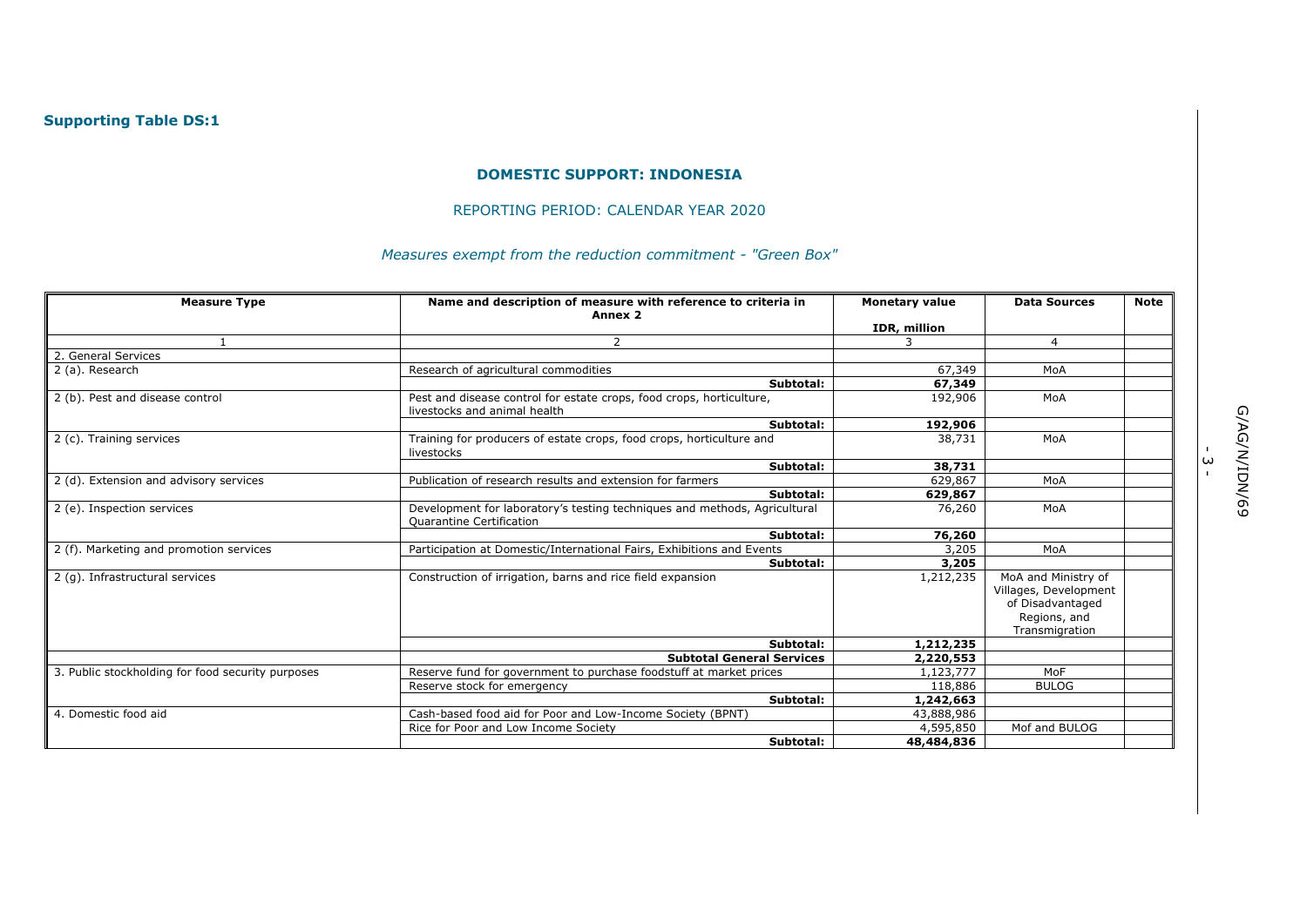| <b>Measure Type</b>                                  | Name and description of measure with reference to criteria in<br>Annex 2 | <b>Monetary value</b> | <b>Data Sources</b> | Note |
|------------------------------------------------------|--------------------------------------------------------------------------|-----------------------|---------------------|------|
|                                                      |                                                                          | IDR, million          |                     |      |
|                                                      |                                                                          |                       |                     |      |
| 7. Income insurance and income safety-net programmes | Agricultural and Livestock Insurances                                    | 163,200               | MoA                 |      |
|                                                      | Subtotal:                                                                | 163,200               |                     |      |
| <b>Grand Total Green Box</b>                         |                                                                          | 52,111,252            |                     |      |

MoA: Ministry of Agriculture.

MoF: Ministry of Finance.

BULOG: Indonesian Bureau of Logistics.

- 4 -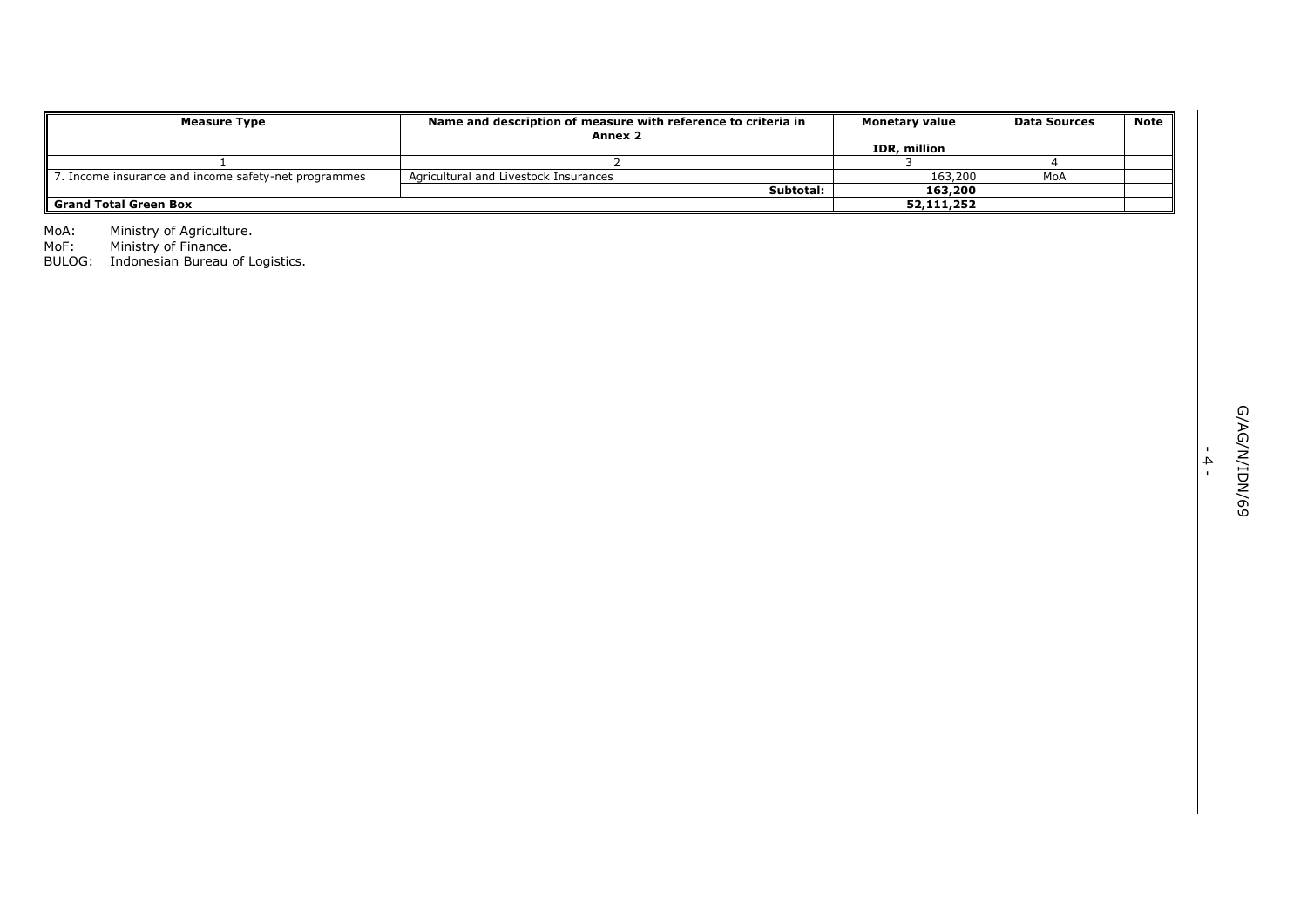#### **DOMESTIC SUPPORT: INDONESIA**

#### REPORTING PERIOD: CALENDAR YEAR 2020

*Measures exempt from the reduction commitment – Special and Differential Treatment – "Development Programmes"* 

| <b>Measure Type</b>                                                    | Name and description of measure with reference to<br>criteria in Article 6.2                                                                         | <b>Monetary value</b> | <b>Data Sources</b> | Note |
|------------------------------------------------------------------------|------------------------------------------------------------------------------------------------------------------------------------------------------|-----------------------|---------------------|------|
|                                                                        |                                                                                                                                                      | IDR, million          |                     |      |
|                                                                        |                                                                                                                                                      |                       |                     |      |
| (a) Investment subsidies generally available to agriculture            | Facilities and infrastructure to encourage agricultural and<br>rural development                                                                     | 1,918,669             | MoA                 |      |
|                                                                        | Subtotal:                                                                                                                                            | 1,918,669             |                     |      |
| (b) Input subsidies available to low-income or resource-poor producers | Credit for the purchase of input subsidies                                                                                                           | 3,513,369             |                     |      |
|                                                                        | Subsidies for feeds and fertilizer available to low-income or<br>resource-poor producers of estate crops, food crops,<br>horticulture and livestocks | 37,795,737            | MoA and MoF         |      |
|                                                                        | Subtotal:                                                                                                                                            | 41,309,106            |                     |      |
| <b>Grand Total Development Programmes</b>                              | 43,227,775                                                                                                                                           |                       |                     |      |

MoA: Ministry of Agriculture.

MoF: Ministry of Finance.

י<br>ה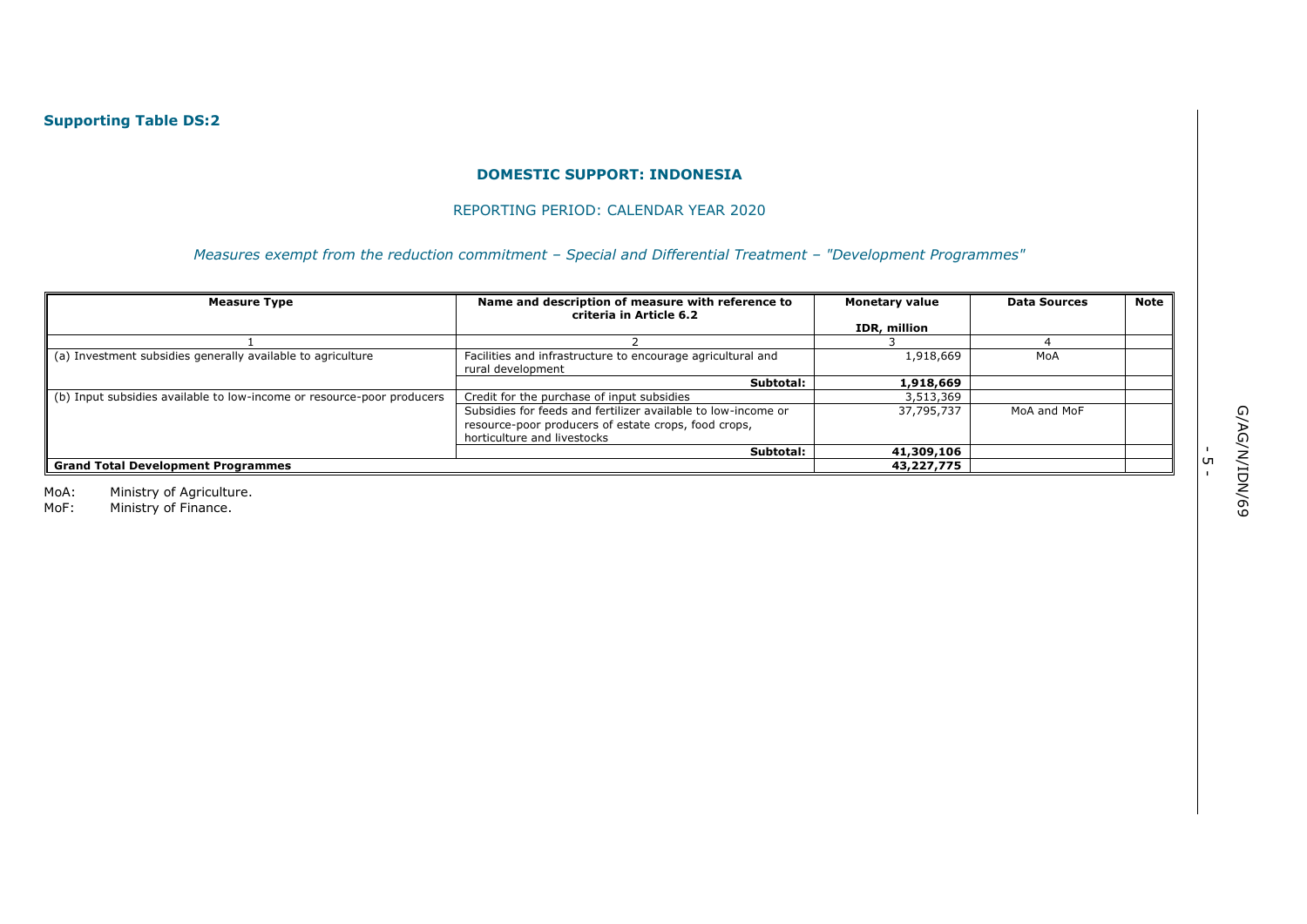# **Supporting Table DS:4**

### **DOMESTIC SUPPORT: INDONESIA**

## REPORTING PERIOD: CALENDAR YEAR 2020

*Calculation of the Current Total Aggregate Measurement of Support* 

| Description of basic products (including<br>non-product specific AMS) | <b>Product specific</b><br>AMS (from ST DS:5<br>to DS:7) | <b>Product-specific</b><br><b>EMS (from ST DS:8)</b> | <b>Total</b><br>$(2 + 3)$ | Value of production | Support as a<br>% of value of<br>production | <b>Current Total AMS</b> | <b>Note</b> |
|-----------------------------------------------------------------------|----------------------------------------------------------|------------------------------------------------------|---------------------------|---------------------|---------------------------------------------|--------------------------|-------------|
|                                                                       | IDR, million                                             | IDR, million                                         | IDR, million              | IDR, million        |                                             | IDR, million             |             |
|                                                                       |                                                          |                                                      |                           |                     |                                             |                          |             |
| Rice                                                                  | 8,142,923.27                                             |                                                      | 8,142,923,27              | 301,533,076         | 2.7%                                        | 0 (de minimis)           |             |
| Non-product-specific AMS (from ST/DS:9)                               |                                                          |                                                      |                           |                     |                                             |                          |             |
| <b>TOTAL</b>                                                          |                                                          |                                                      |                           |                     |                                             |                          |             |

י<br>-